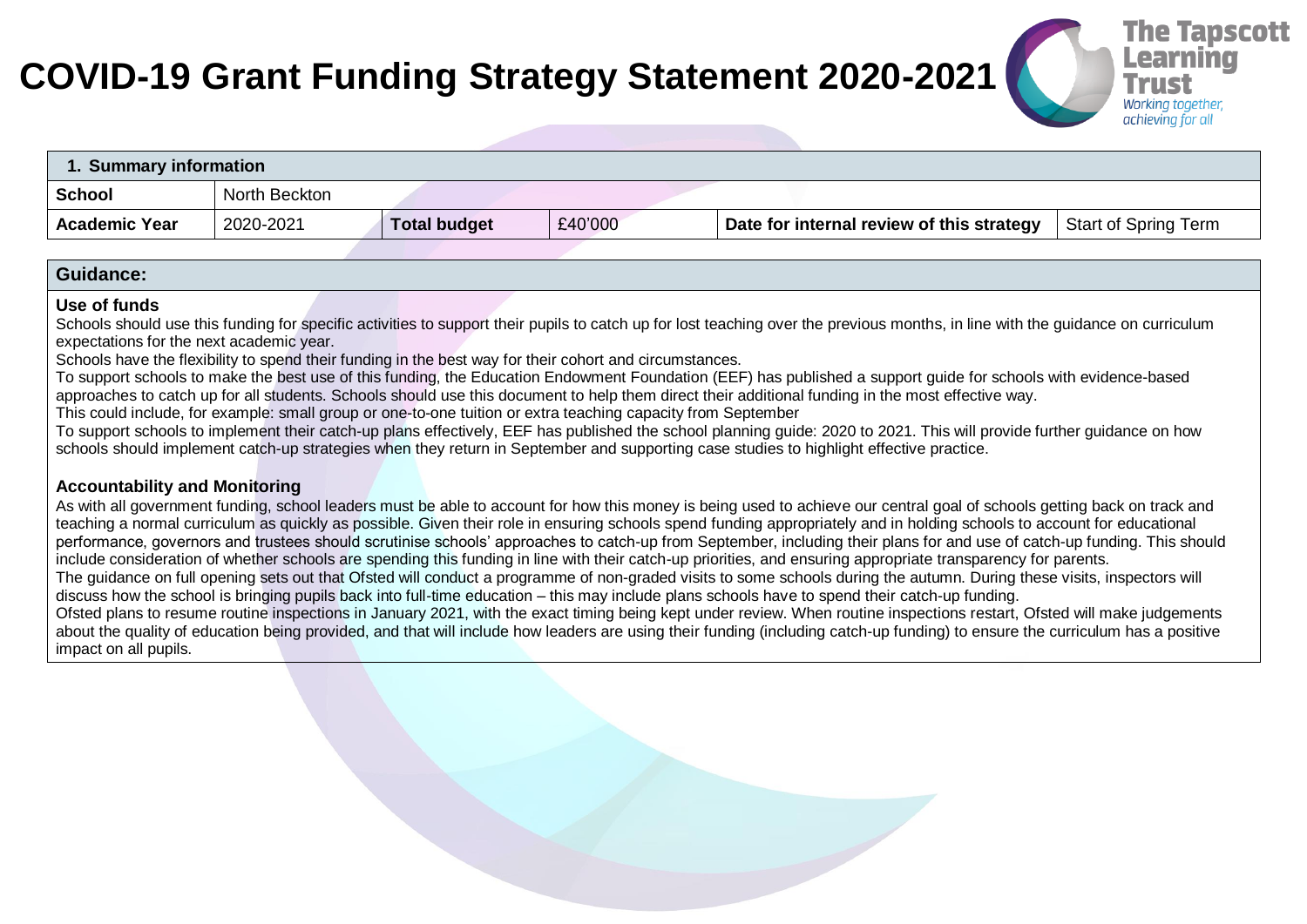# **2. Planned expenditure**

The three headings below enable schools to demonstrate how they are using the COVID-19 Catch-up Grant for targeted support and support whole school strategies.

| i. Quality of teaching for all                    |                                                                                                                                                                                                                                                                  |                                                                                                                                                                                                                                                                                                                                                                                                                                             |                         |                                                     |                                   |  |
|---------------------------------------------------|------------------------------------------------------------------------------------------------------------------------------------------------------------------------------------------------------------------------------------------------------------------|---------------------------------------------------------------------------------------------------------------------------------------------------------------------------------------------------------------------------------------------------------------------------------------------------------------------------------------------------------------------------------------------------------------------------------------------|-------------------------|-----------------------------------------------------|-----------------------------------|--|
| <b>Action</b>                                     | <b>Questions to</b><br>consider/approaches:                                                                                                                                                                                                                      | How will you achieve it?                                                                                                                                                                                                                                                                                                                                                                                                                    | <b>Costs</b>            | <b>Staff</b><br>Lead                                | <b>Impact/Outcomes for Pupils</b> |  |
| <b>High-quality</b><br>teaching for all           | Explicit, focussed teaching<br>following assessment<br>Scaffolding<br>$\bullet$<br>Cognitive and meta-cognitive<br>$\bullet$<br>strategies<br>Flexible groupings<br>$\bullet$                                                                                    | One AHT out of class to support<br>$\bullet$<br>with team teaching and planning<br>across the school.<br>NQT/trainee-teacher mentor to<br>support with gaps from missed<br>training.<br>TTLT PE staff to support with team<br>teaching of outdoor lessons to<br>increase staff confidence in this<br>area.<br>Undertake training for use of CLPE<br>reading programme and purchasing<br>of necessary quality text to go along<br>with this. | £5000<br>£3000<br>£1000 | <b>LH</b><br><b>LH</b><br><b>BK</b><br><b>BK/LH</b> |                                   |  |
| <b>Effective</b><br>Assessment<br><b>Baseline</b> | What learning has been lost<br>or misunderstood?<br>What new knowledge and<br>$\bullet$<br>experiences have been<br>gained?<br>Should we re-teach to a whole<br>$\bullet$<br>group or move on?<br>What is the right balance<br>$\bullet$<br>between standardised | Baseline in class assessments for<br>pupils upon returning.<br>Use of FFT programme (after<br>relevant training) to monitor<br>progress and highlight gaps over<br>the year.                                                                                                                                                                                                                                                                | £1000                   | <b>BK</b><br><b>BK</b>                              |                                   |  |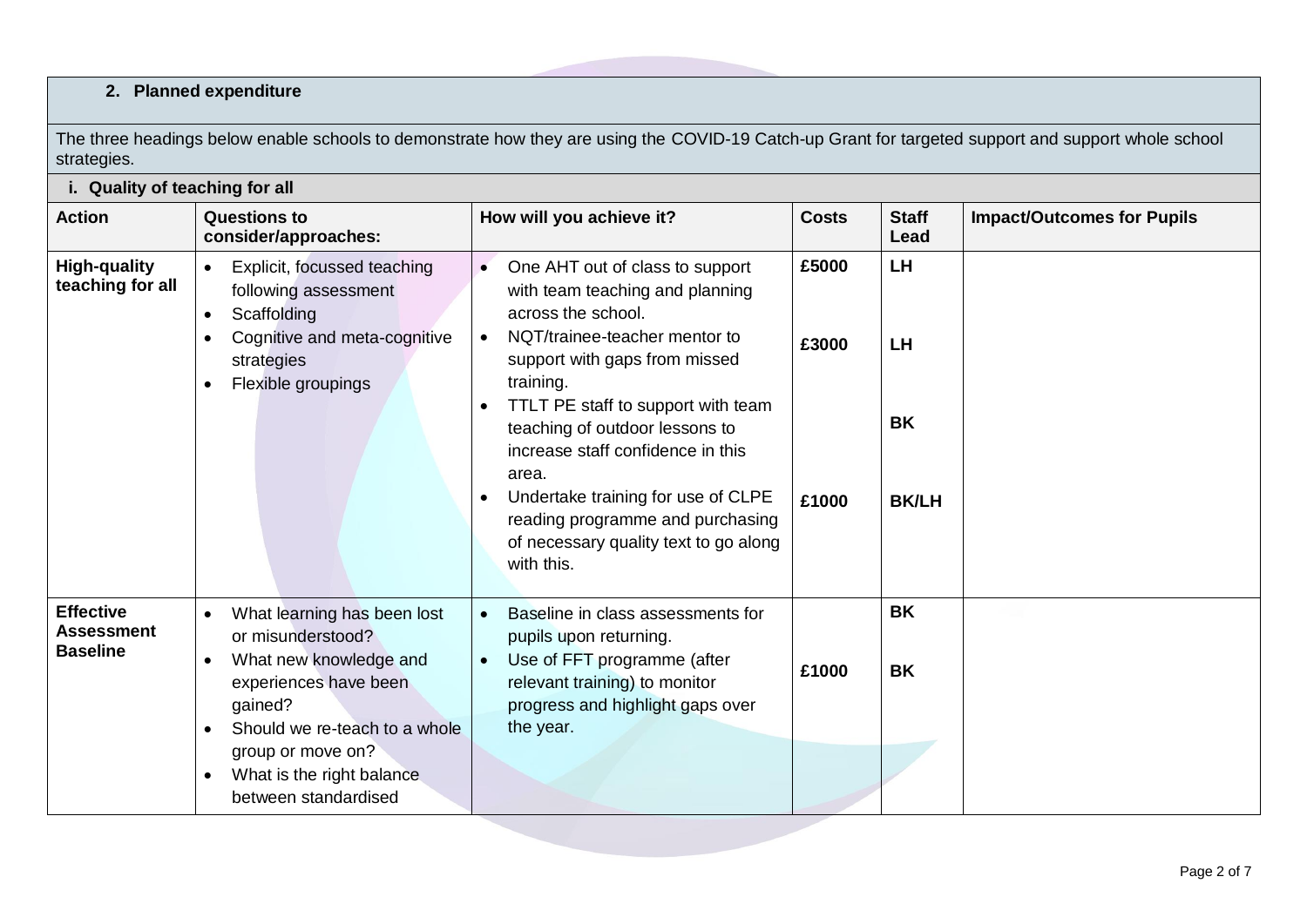| <b>Supporting</b><br>Remote<br>Learning | assessment and classroom-<br>based formative assessment?<br>What remote learning has<br>$\bullet$<br>been put in place?<br>How do school practices align<br>$\bullet$<br>with evidence based<br>approaches to remote<br>learning $-$ EEF findings?<br>$\circ$ Teaching quality is more<br>important than how<br>lessons are delivered.<br>Have we ensured access<br>$\circ$<br>to technology -<br>especially for<br>disadvantaged pupils.<br>Support for pupils to work<br>$\circ$<br>independently remotely.<br>Different approaches to<br>$\circ$<br>remote learning suits<br>different tasks and<br>content. | Transition school systems over to<br>$\bullet$<br>correct domain and then re-<br>establish all stake holders onto<br>google drives and google<br>classrooms.<br>Purchasing of additional webcams,<br>$\bullet$<br>chromebooks and internet dongles<br>to support all in being able to<br>access appropriately.<br>Training time for teachers and<br>$\bullet$<br>support staff in zoom and google<br>classrooms.<br>Purchasing of CGP books and<br>$\bullet$<br>exercise books for across the<br>school for lock-down/self-isolating<br>situations. | <b>AH</b><br>£1000<br><b>AH</b><br>£3000<br><b>AHTs</b><br>£2000<br><b>BK</b> |  |
|-----------------------------------------|-----------------------------------------------------------------------------------------------------------------------------------------------------------------------------------------------------------------------------------------------------------------------------------------------------------------------------------------------------------------------------------------------------------------------------------------------------------------------------------------------------------------------------------------------------------------------------------------------------------------|-----------------------------------------------------------------------------------------------------------------------------------------------------------------------------------------------------------------------------------------------------------------------------------------------------------------------------------------------------------------------------------------------------------------------------------------------------------------------------------------------------------------------------------------------------|-------------------------------------------------------------------------------|--|
|                                         | £16'000                                                                                                                                                                                                                                                                                                                                                                                                                                                                                                                                                                                                         |                                                                                                                                                                                                                                                                                                                                                                                                                                                                                                                                                     |                                                                               |  |
|                                         |                                                                                                                                                                                                                                                                                                                                                                                                                                                                                                                                                                                                                 |                                                                                                                                                                                                                                                                                                                                                                                                                                                                                                                                                     |                                                                               |  |
|                                         |                                                                                                                                                                                                                                                                                                                                                                                                                                                                                                                                                                                                                 |                                                                                                                                                                                                                                                                                                                                                                                                                                                                                                                                                     |                                                                               |  |
|                                         |                                                                                                                                                                                                                                                                                                                                                                                                                                                                                                                                                                                                                 |                                                                                                                                                                                                                                                                                                                                                                                                                                                                                                                                                     |                                                                               |  |
|                                         |                                                                                                                                                                                                                                                                                                                                                                                                                                                                                                                                                                                                                 |                                                                                                                                                                                                                                                                                                                                                                                                                                                                                                                                                     |                                                                               |  |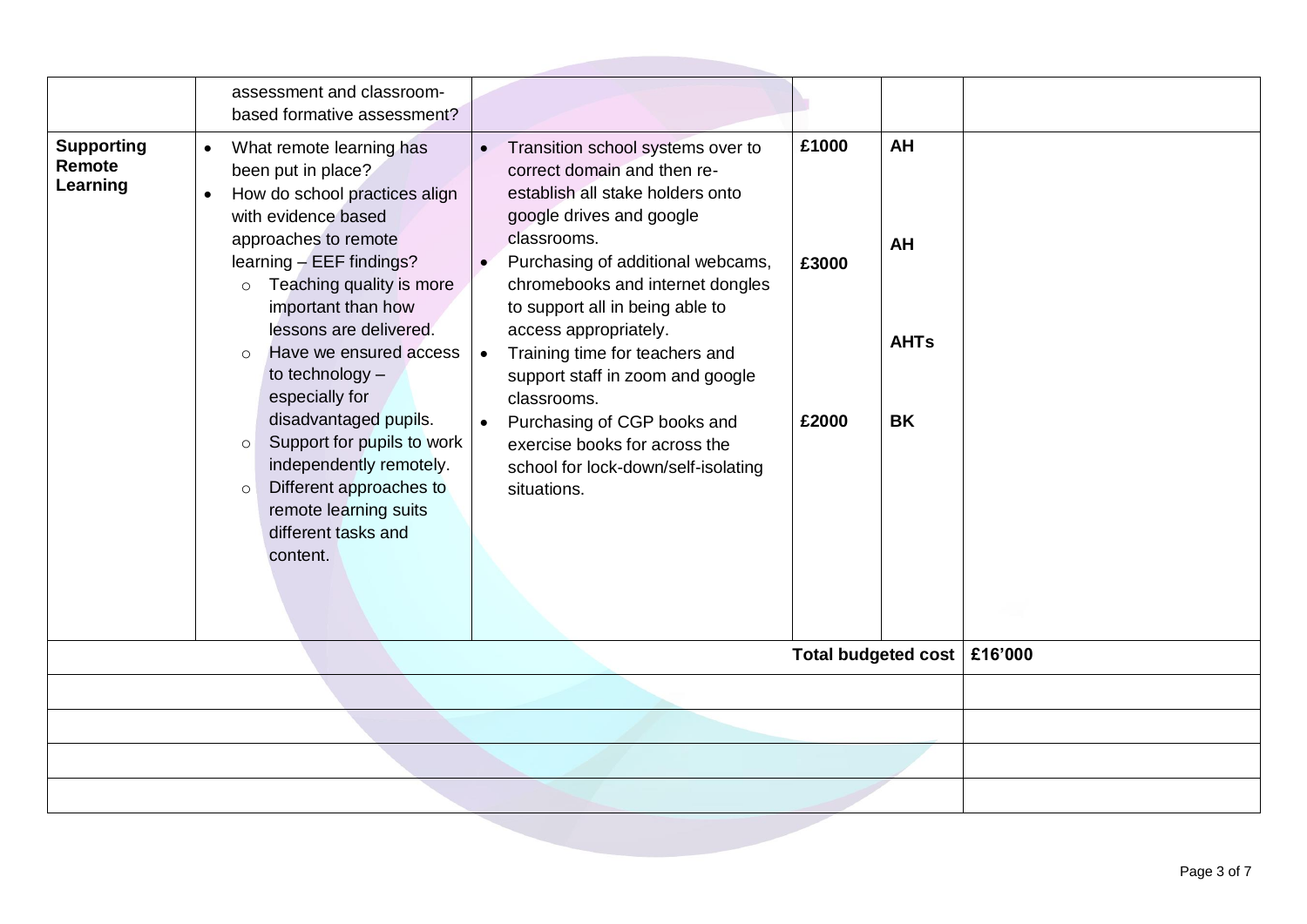| ii. Targeted academic support                                    |                                                                                                                                                                                                                                                                                                                                                                                                                                                                               |                                                                                                                                                                                                                                                                                                                                                                                                                                                                                                                                                                                                                        |                                  |                                             |                                   |  |
|------------------------------------------------------------------|-------------------------------------------------------------------------------------------------------------------------------------------------------------------------------------------------------------------------------------------------------------------------------------------------------------------------------------------------------------------------------------------------------------------------------------------------------------------------------|------------------------------------------------------------------------------------------------------------------------------------------------------------------------------------------------------------------------------------------------------------------------------------------------------------------------------------------------------------------------------------------------------------------------------------------------------------------------------------------------------------------------------------------------------------------------------------------------------------------------|----------------------------------|---------------------------------------------|-----------------------------------|--|
| <b>Action</b>                                                    | <b>Questions to</b><br>consider/approaches:                                                                                                                                                                                                                                                                                                                                                                                                                                   | How will you achieve it?                                                                                                                                                                                                                                                                                                                                                                                                                                                                                                                                                                                               | <b>Costs</b>                     | <b>Staff lead</b>                           | <b>Impact/Outcomes for Pupils</b> |  |
| <b>High quality</b><br>one to one and<br>small group<br>tuition. | Some pupils need high<br>quality, structured, targeted<br>interventions to make<br>progress, even after high<br>quality first teaching.<br>Sessions could be 15-45<br>minutes, 3-5 times per week -<br>maintained over a sustained<br>period of time 8-12 weeks?<br>How are pupils chosen?<br>What is the timescale for<br>tuition?<br>What support programmes<br>are the school using?<br>How is support aligned to<br>everyday classroom practice -<br>connections are made | Additional well-qualified reading<br>teachers in years 1/2 for daily<br>interventions.<br>All year groups to offer small group<br>interventions after school in reading<br>and maths for targeted children; 6<br>week blocks of interventions.<br>All classes to have own TAs to<br>reduce cross-bubble working; this<br>means additional afternoon<br>interventions can take place as a<br>follow-on to daily English/maths<br>lessons.<br>Additional daily SEN bubble with 2<br>$\bullet$<br>teachers and 5 members of support<br>staff to support these pupils in<br>catching-up on all missed learning<br>swiftly. | £3000<br>£6000<br>£3000<br>£5000 | <b>BK</b><br><b>AHTS</b><br>AH<br><b>MO</b> |                                   |  |
|                                                                  | between the interventions and<br>the classroom teaching.<br>Have you considered how to<br>support the pupils when they<br>have completed the<br>intervention cycle?                                                                                                                                                                                                                                                                                                           |                                                                                                                                                                                                                                                                                                                                                                                                                                                                                                                                                                                                                        |                                  | Total budgeted cost                         | £17'000                           |  |
|                                                                  |                                                                                                                                                                                                                                                                                                                                                                                                                                                                               |                                                                                                                                                                                                                                                                                                                                                                                                                                                                                                                                                                                                                        |                                  |                                             |                                   |  |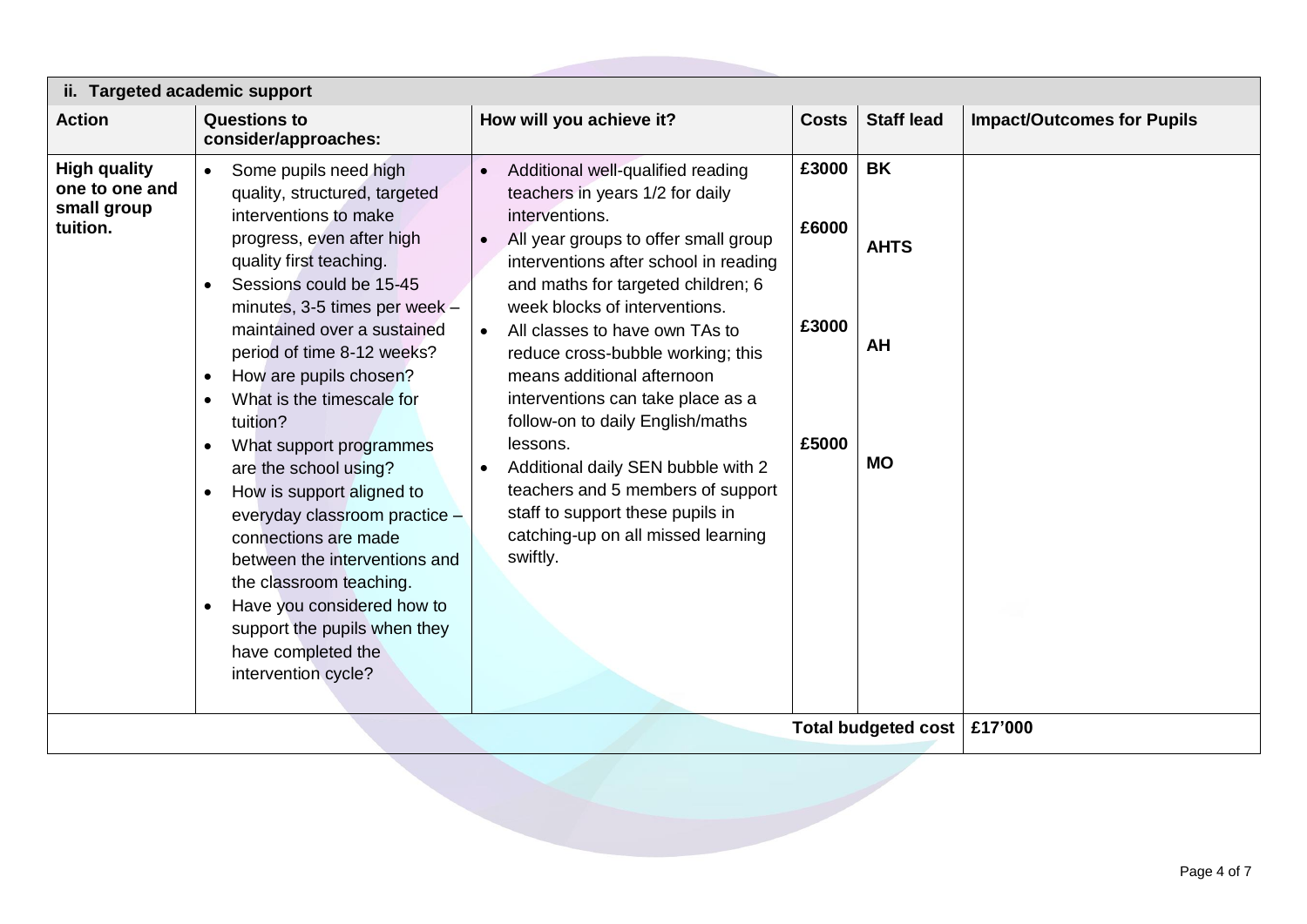| iii. Wider Strategies                                                          |                                                                                                                                                                                                                                                                                                |                                                                                                                                                                                                                                                                                                                                                                                                                                                                             |              |                                             |                                   |  |  |
|--------------------------------------------------------------------------------|------------------------------------------------------------------------------------------------------------------------------------------------------------------------------------------------------------------------------------------------------------------------------------------------|-----------------------------------------------------------------------------------------------------------------------------------------------------------------------------------------------------------------------------------------------------------------------------------------------------------------------------------------------------------------------------------------------------------------------------------------------------------------------------|--------------|---------------------------------------------|-----------------------------------|--|--|
| <b>Action</b>                                                                  | <b>Questions to</b><br>consider/approaches:                                                                                                                                                                                                                                                    | How will you achieve it?                                                                                                                                                                                                                                                                                                                                                                                                                                                    | <b>Costs</b> | <b>Staff lead</b>                           | <b>Impact/Outcomes for Pupils</b> |  |  |
| <b>Supporting</b><br>pupils' social,<br>emotional and<br>behavioural<br>needs. | Assess upon children's return<br>$\bullet$<br>where additional support will<br>be needed<br>Flexible approach to daily<br>$\bullet$<br>Time 4 Us lessons to consider<br>any issues that may arise.<br>Review systems for referrals<br>$\bullet$<br>for pupils requiring additional<br>support. | Daily Time 4 Us lessons<br>$\bullet$<br>Weekly class assembly rewards<br>$\bullet$<br>Outreach opportunities from<br>$\bullet$<br>external providers such as drama<br>workshops and Fairplay House<br>team building days                                                                                                                                                                                                                                                    | £2000        | <b>VK</b><br>AH                             |                                   |  |  |
| Communicating<br>and supporting<br>parents                                     | Clear plan for communication<br>$\bullet$<br>with families across the<br>academic year.<br>Targeted support for hard to<br>reach families.<br>Personalised messaging for<br>parents.                                                                                                           | <b>Purchasing Home School</b><br>$\bullet$<br>Communication Books to be used<br>across the school as first line of<br>contact with teaching staff<br>Zoom welcome meetings at the start<br>$\bullet$<br>of term. Relevant Zoom training<br>sessions; build in cover costs.<br>Distribution of school uniform, book<br>$\bullet$<br>bags and PE kit for families<br>struggling to afford new equipment.<br>On-going weekly newsletters to<br>provide up to date information. | £1000        | <b>BK</b><br><b>AHTs</b><br><b>MO</b><br>AH |                                   |  |  |
| <b>Protective</b><br><b>Safety</b>                                             | Purchase equipment in line<br>with guidelines to provide a                                                                                                                                                                                                                                     | Additional sanitizer station wall<br>$\bullet$<br>furniture                                                                                                                                                                                                                                                                                                                                                                                                                 | £1000        | <b>TM</b>                                   |                                   |  |  |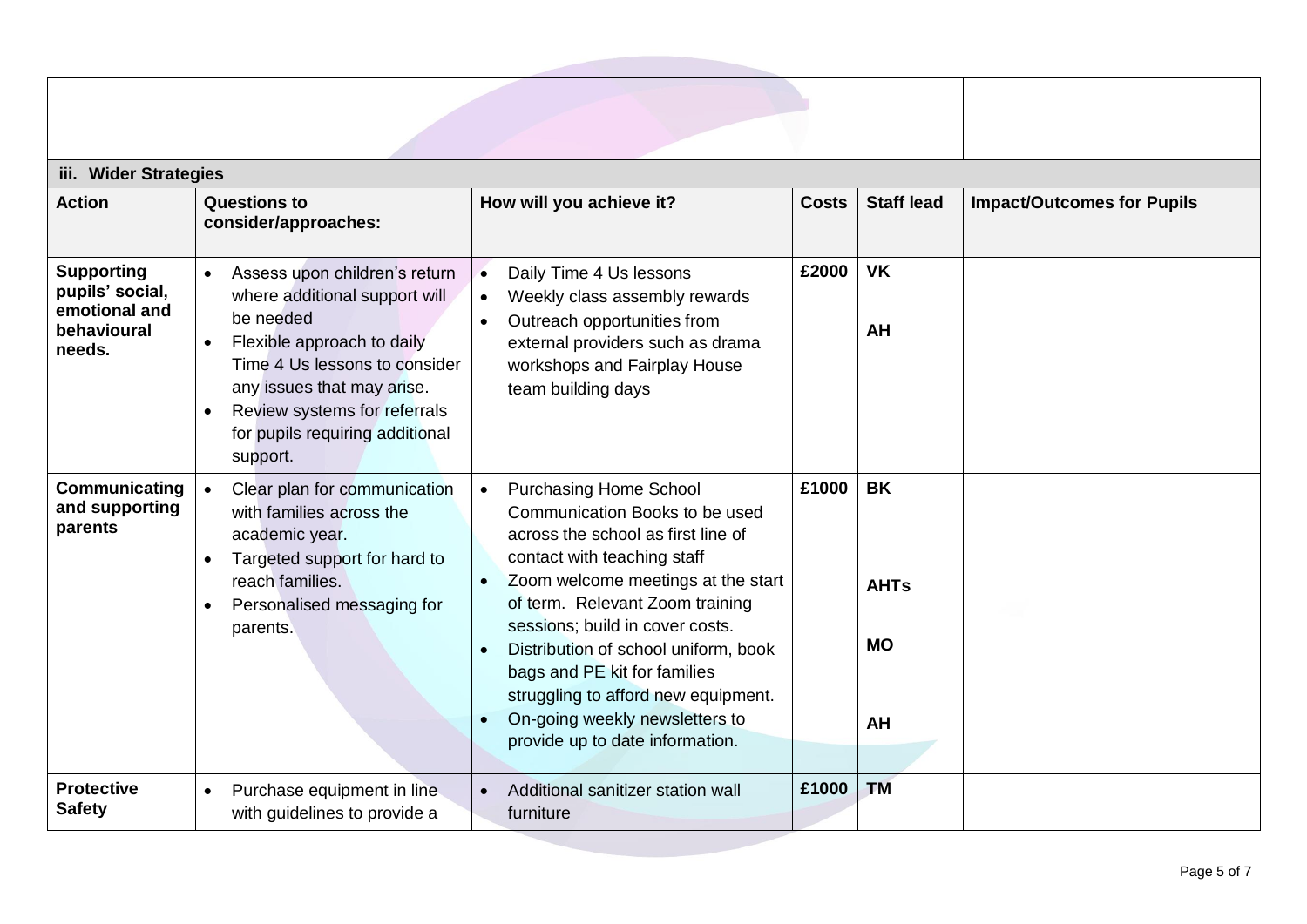| equipment                                                                                                   | Covid 19 safe environment<br>within school                                                                                                                    | Perspex screens for reception area<br>Perspex screens in class to enable<br>phonic/reading interventions<br>Purchase hand sanitizer regularly<br>Additional soap, paper towels, foot<br>bins purchased.<br>Additional full time in school cleaner<br>employed.<br>Painting of lines for one way<br>system.<br>Purchasing cones and barriers for<br>one way system.<br>Purchase temporary retractable<br>barriers for serving lunches behind<br>Additional heating costs resulting<br>from having to keep windows open<br>in main buildings |       | <b>TM</b><br><b>TM</b><br><b>TM</b><br><b>TM</b><br><b>TM</b><br><b>TM</b><br><b>TM</b><br><b>TM</b> |
|-------------------------------------------------------------------------------------------------------------|---------------------------------------------------------------------------------------------------------------------------------------------------------------|--------------------------------------------------------------------------------------------------------------------------------------------------------------------------------------------------------------------------------------------------------------------------------------------------------------------------------------------------------------------------------------------------------------------------------------------------------------------------------------------------------------------------------------------|-------|------------------------------------------------------------------------------------------------------|
| <b>Dedicated full</b><br>time first aid<br>provision                                                        | Need adopt secure and<br>$\bullet$<br>consistent procedures relating<br>to students showing symptom<br>of Covid 19 and those<br>returning from self-isolation | Additional hours for first aid trained<br>$\bullet$<br>staff<br>Addition training in Covid 19<br>$\bullet$<br>practice<br>More first aid equipment bought<br>$\bullet$<br>such as infra-red thermometer.                                                                                                                                                                                                                                                                                                                                   |       | <b>BK</b><br><b>BK</b><br><b>BK</b>                                                                  |
| <b>Additional non-</b><br>teaching staff<br>for lunchtime<br>supervision of<br>individual<br>bubble groups. | Clear systems in place to<br>$\bullet$<br>enable safe and staggered<br>lunch time provision of meals<br>Contingency planning for staff<br>absence             | Extending hours of current lunch<br>time supervision staff<br>Additional lunch time supervision<br>$\bullet$<br>staff employed<br>Signage and space markers to<br>$\bullet$<br>encourage social distancing                                                                                                                                                                                                                                                                                                                                 | £2000 | <b>BK</b><br><b>BK</b><br><b>BK</b>                                                                  |